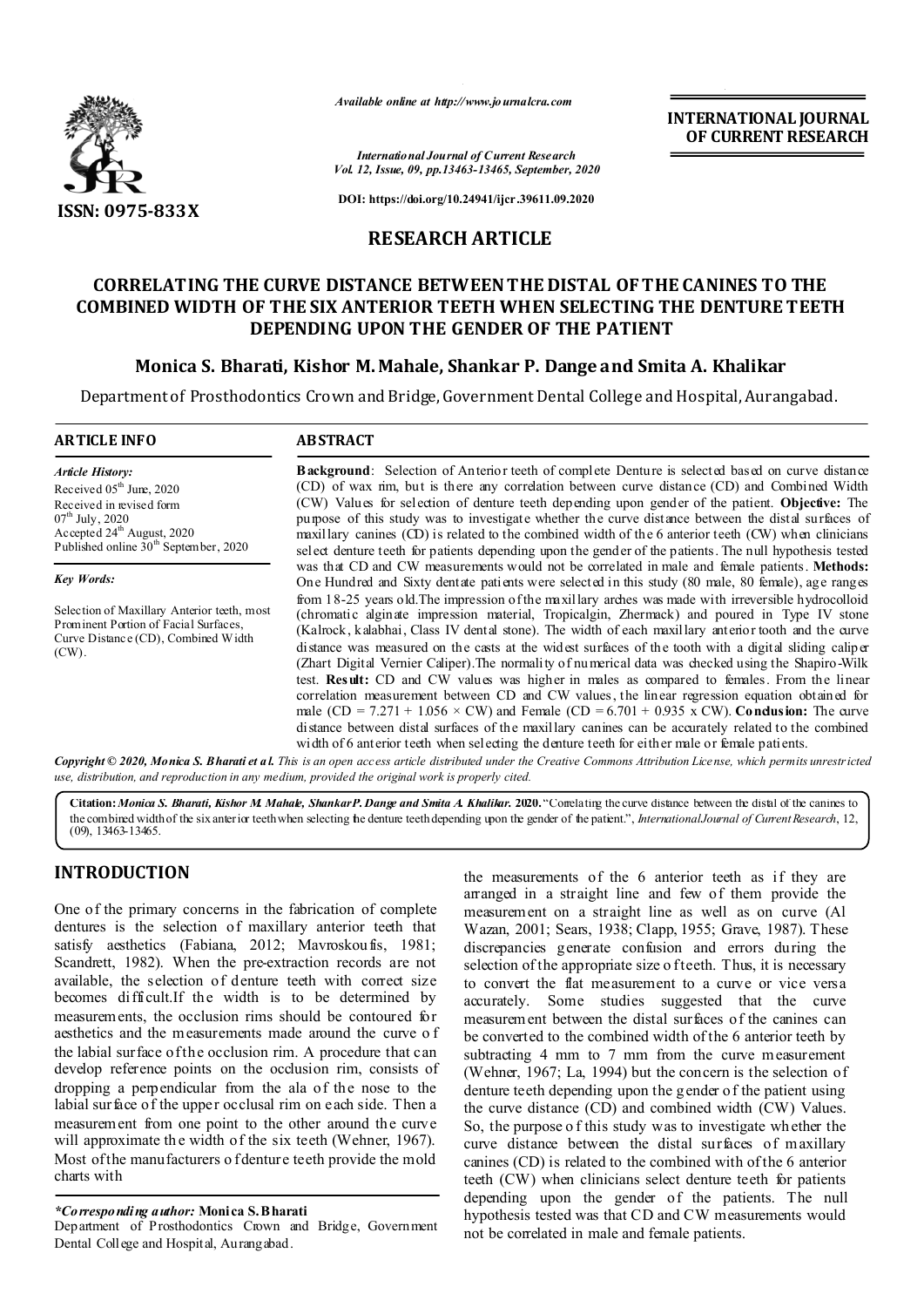### **MATERIALS AND METHODS**

One Hundred and Sixty dentate patients were selected in this study (80male, 80 female), age ranges from 18-25 years old.The sample size was determined based on a power analysis, 80 % confidence level, 5 %  $\alpha$  error. The inclusion criteria were used to select the individuals: all maxillary anterior teeth present without other developmental defects, anterior teeth without any dental restorations, absence o f crowding, spacing, incisal wear, periodontal condition. The impression of the maxillary arches was made with irreversible hydrocolloid (chromatic alginate impression material, Tropicalgin, Zhermack) and poured in Type IV stone (Kalrock, kalabhai, Class IV dental stone). The width of each maxillary anterior tooth was measured on the casts at the widest surfaces of the tooth with a digital sliding caliper (Zhart Digital Vernier Caliper). Two scalpel blades were adopted on the internal edges of the caliperbeaks to facilitate proper fit in the embrasures. The combined width (CW) of the 6 anterior teeth on a straight line corresponded to the sum of the width of each anterior tooth. T he curve distance (CD) between the distal surfaces of the canines was measured on the casts by using dental tape (Oral-B Satin Tape)placed at the greatest curvature of the arch then measured with the caliper. The most prominent portion of the facial surfaces o f the anterior teeth determined the greatest curvature, simulating the clinical measurement made along with the wax occlusal rim. The same examiner performed all measurements, which were repeated 3 times. The average o f 3 measurements was used in the analyses of this study. T he normality of numerical data was checked using the Shapiro-Wilk test & was found that the data followed a normal curve; hence parametric tests have been used for comparisons. Intergroup comparison (2 groups) was done using the t-test. Bivariate correlation was done using Pearson's correlation test.

# **RESULTS**

Intergender comparison for CD and CW values (Table 1) showed a statistically significant difference seen for the values between the groups  $(p<0.01, 0.05)$ . CD and CW values was higher in males as compared to females. From the linear correlation measurement between CD and CW values, the linear regression equation obtained for male  $(CD = 7.271)$  $+ 1.056 \times CW$ ) and Female (CD = 6.701 + 0.935 x CW) Table 2(a) & (b). For all the statistical tests,  $p \le 0.05$  was considered to be statistically significant, keeping  $\alpha$  error at 5% and β error at 20%, thus giving a power to the study as  $80\%$ <sup>\*</sup> = statistically significant difference (p<0.05); \*\* = statistically highly significant difference (p<0.01);  $# =$  non significant difference  $(p>0.05)$  ... for all tables.

#### **DISCUSSION**

As per the results found in this study, the null hypothesis that CD and CW measurements would not be correlated was rejected. A clear relationship between the CD and CW measurements was observed in male and female groups studied. Clinical studies concerning teeth and other anatomic landmark measurements imply subjective measurements, which could influence the results. Although this represents one limitation of this study, the result o f this study indicates that from the CD measurement, CW can be accurately calculated for either female or male patients. As results found in the current study CD values are much more in a male patient as compare to females. One can successfully apply the results obtained for linear regression equation to individualize the association between the curve and straight measurements for a given patient according to the CD Measurements, linear regression for Male  $CD = 7.271 +$ 1.056 x CW; Female patient  $(CD = 6.701 + 0.935 \text{ x CW})$ .

| Table 1. Intergender comparison for CD and CW |  |
|-----------------------------------------------|--|
|-----------------------------------------------|--|

|         | <b>Sex</b> | N  | Mean      | Std. Deviation | Std. Error Mean | T value | the p-value of the t-test |
|---------|------------|----|-----------|----------------|-----------------|---------|---------------------------|
| CD (mm) | М          | 80 | 53.91     | 2.388          | .267            | 16.332  | $0.00**$                  |
|         |            | 80 | 47.10     | 2.867          | .321            |         |                           |
| CW(mm)  | М          | 80 | 44.183125 | .9575447       | .2188602        | 2.525   | $.013*$                   |
|         |            | 80 | 43.227000 | 2.7644320      | .3090729        |         |                           |

|  | Table 2(a) Dependent Variable: Males CD (mm) |  |  |  |
|--|----------------------------------------------|--|--|--|
|--|----------------------------------------------|--|--|--|

|          |          | Model Summary | Parameter Estimates |          |      |                                        |      |
|----------|----------|---------------|---------------------|----------|------|----------------------------------------|------|
| Equation | R Square |               | df1                 | df2      | Sig. | .`onstant                              | b1   |
| ∟inear   | .749     | 232.796       |                     | 70<br>۰ð | .000 | 7.271<br>$\cdot$ . $\angle$ / $\angle$ | .056 |

CD: Curve Distance (mm); CW: Combined Width of six maxillary anterior teeth.

The independent variable is Males CW (mm).

If we know one of the variables, we can predict the value of the variable by this equation

 $CD = 7.271 + 1.056$  x CW, Where CD is the dependent variable and CW is the independent variable

#### **Table 2(b): Dependent Variable: Females CD (mm)**

|               |          | Model Summary | Parameter Estimates |     |      |           |      |
|---------------|----------|---------------|---------------------|-----|------|-----------|------|
| Equation      | R Square | ∽             | df1                 | df2 | Sig. | .`onstant | bl   |
| - -<br>_inear | .812     | 337.429       |                     | 78  | .000 | 6.701     | .935 |

CD: Curve Distance(mm); CW: Combined Width of six maxillary anterior teeth.

The in dependent variable is Females CW (mm).

If we kno w on e of the variables, we can predict the value of th e variable by this equ ation  $CD = 6.701 + 0.935$  x CW

Wh ere CD is the dep end ent variable and CW is the ind epend ent variable